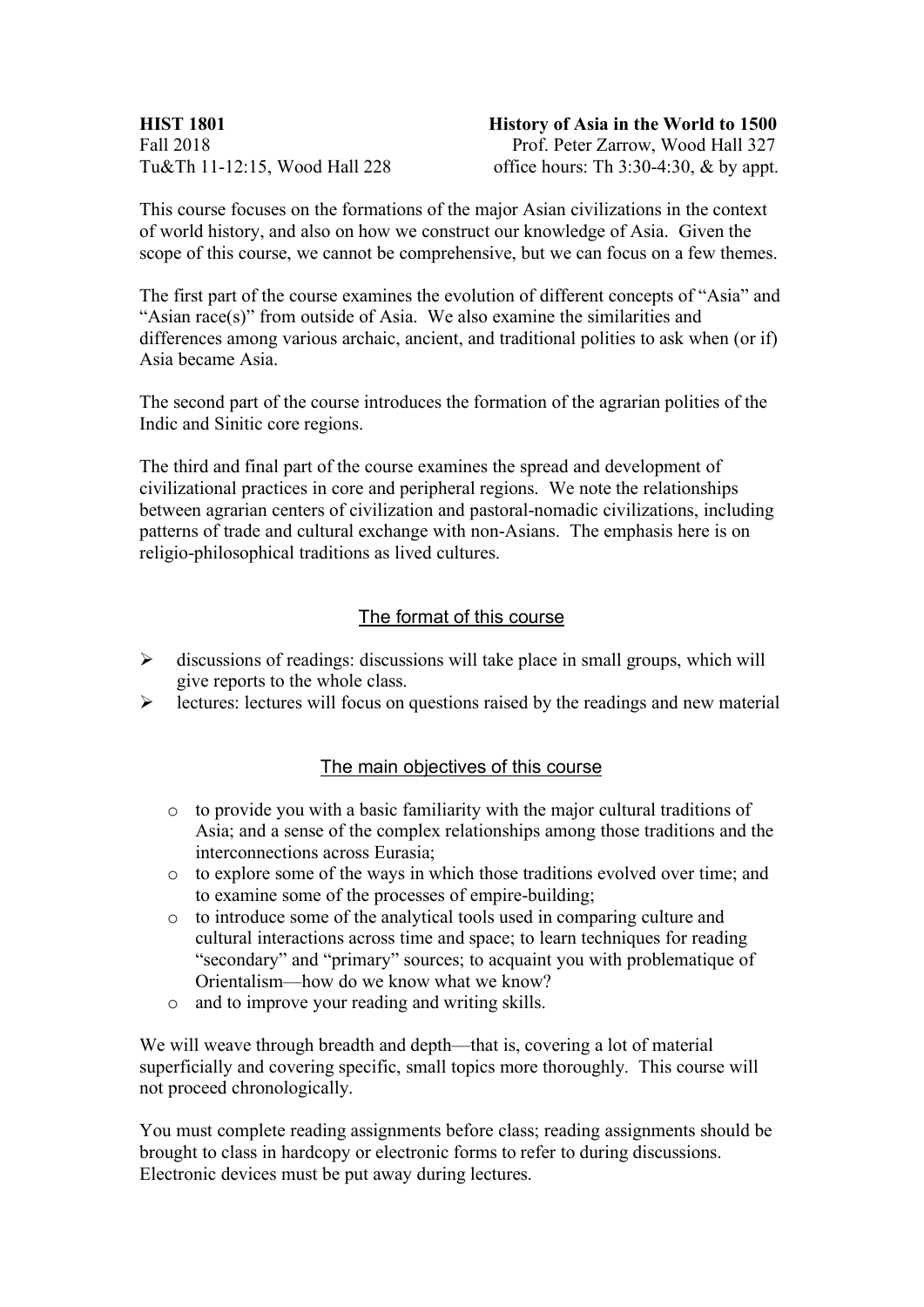Grading will be based on:

- o class discussion: 20%
- o slow-reading papers: 10%
- o three 4-6 page papers (one is the take-home final exam): 60%
- o quizzes: 10%

Five points per day are deducted for late papers.

UConn policies on students' obligations and rights can be found here: http://provost.uconn.edu/syllabi-references

Plagiarism results in a 0 for the paper and may result in failing the course. Arrangements will be made for students with disabilities.

During class discussions, electronics many be used (computers, ipads, iphones) in order to reference the readings and your reading notes. During lectures, electronics may NOT be used.

# Basic readings (available at the UConn Bookstore)

- wPatricia Ebrey and Anne Walthall, *Pre-Modern East Asia: To 1800* (Wadsworth Cengage Learning, 2014). This book is also available on 3-hour reserve at Babbage Library.
- wBurjor Avari, *India: The Asian Past: A history of the Indian subcontinent from c. 7000 BCE to CE 1200* (2nd ed., Routledge, 2016).
- \*\*\* other assigned readings will be available through HuskyCT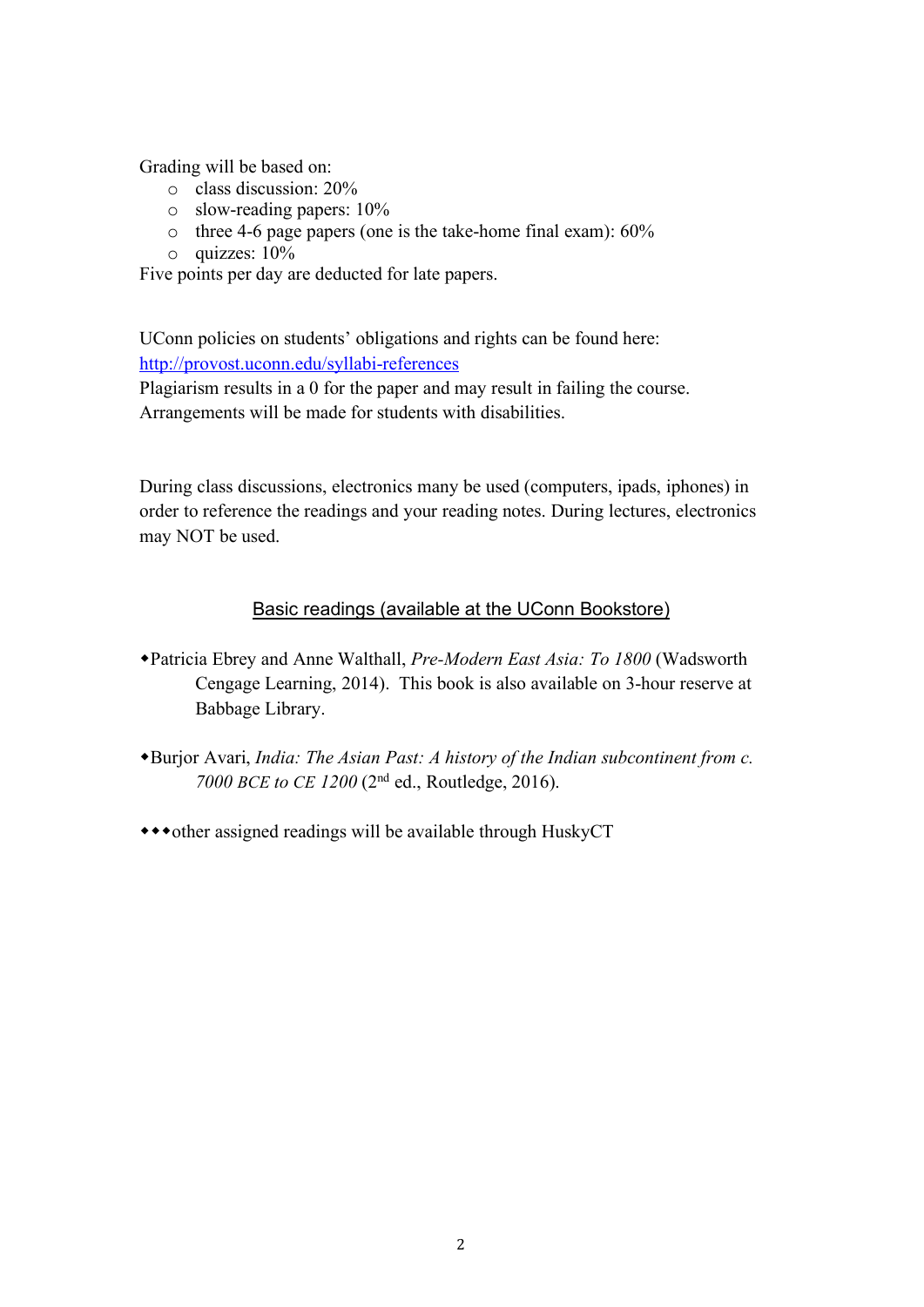# **CLASS SCHEDULE**

## *Unit One: Defining "Asia," Exploring Asia* (weeks 1-6)

Aug. 28: course introduction

Aug. 30: Lecture: Geography 1

Discussion: why the ancient/studying the 'other'; READINGS: –Ebrey-Walthall: "Connections" pp. 2-7; –Avari: "Introduction" 1-19

Sept. 4-6: NO CLASSES, *but* prepare a 4-6 page paper (double-spaced), **due via email at 5 p.m., Friday 9/7**. Your paper should try to answer the question: "Is "Asia" a useful concept?" It should be based on the following READINGS (from Husky CT):

–Martin W. Lewis and Karen E. Wigen, *The Myth of Continents*: 1-19 (Introduction) and 47-72 (Orient and Occident); and

–Teemuy Ruskola, "Where is Asia? When Is Asia" pp. 879-896 (especially pp. 879-885)

*PAPER ONE DUE*, 5 p.m., Sept. 7

#### Sept. 11: Languages of Asia

readings/discussion of Lewis-Wigen and Ruskola: the concept of 'Asia'

Sept. 13: Geography 2: maps

"Afroeurasia": Empires & communication

–Marshall G.S. Hodgson, "The Interrelations of Societies in History," *Comparative Studies in Society and History*, vol. 5, no. 2 (Jan. 1963): 227-250

### Sept. 18: Geography 3

Asia in Western minds, the 'west" in Chinese minds

–Herodotus, *Histories* [Oxford University Press, 1998]: 211-216, 438-441 (sections 101-105 on Demaratus; sections 98-113 on India and Arabia)

\*\*\* *"slow reading" assignment due* \*\*\*

## Sept. 20: The Silk Road

Travelers' tales

*–*Marco Polo, *The Travels of Marco Polo* [London: Folio Society, 1968]: 163- 203 (From Peking to Amoy)

## Sept. 25: Dunhuang

The 'East' and despotism in political theory

–Montesquieu, *The Spirit of the Laws* [Cambridge University Press, 1989]: 116-117 (chapter 6), 126-128 (chapters 19-21), 278-281 (chapters 1-4)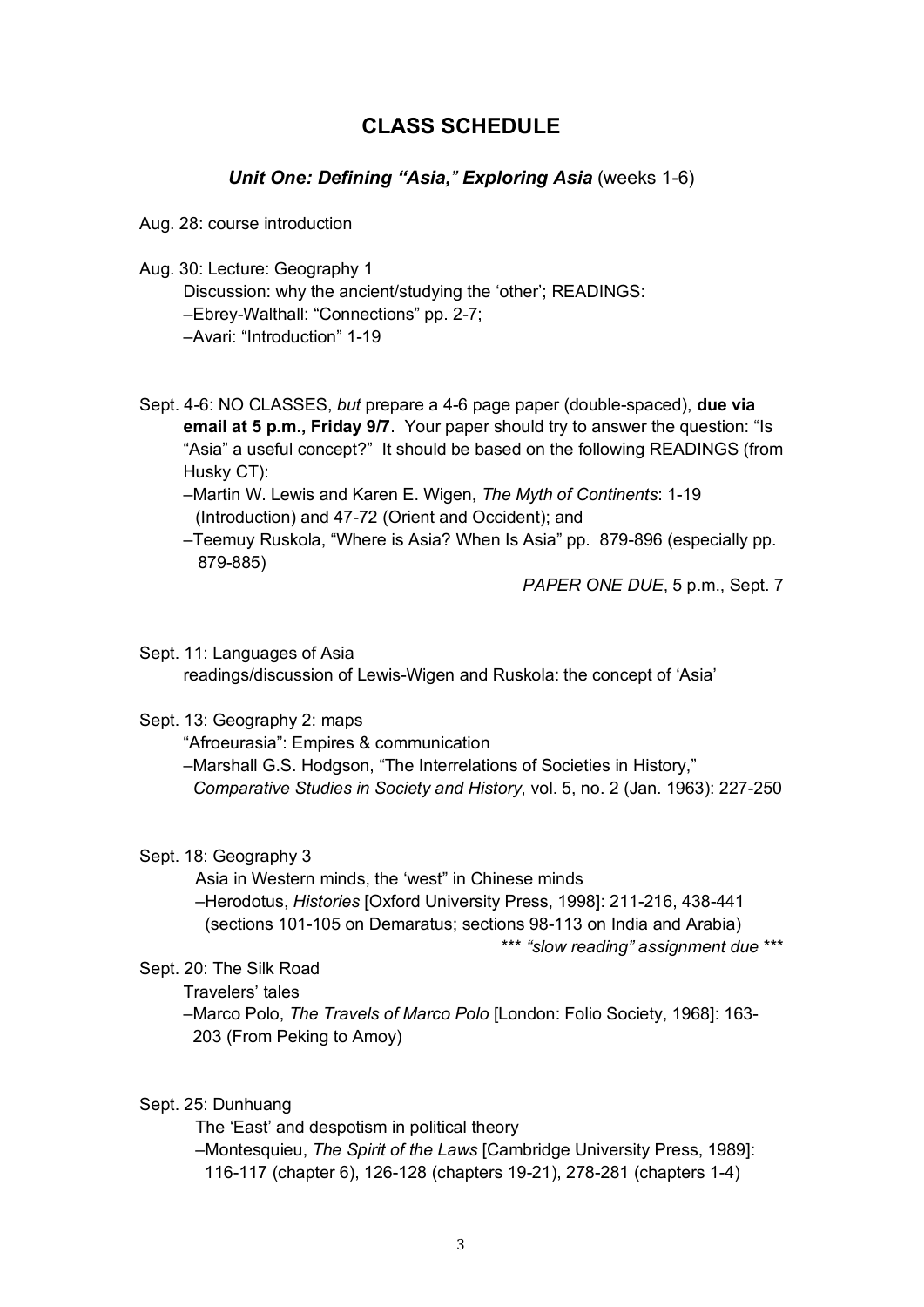Sept. 27: The early modern world: Chinese explorers and Western missionaries 'Orientalism'

–Edward Said, "Orientalism (1978)" in *The Edward Said Reader* [Vintage, 2000]: 63-113

Oct.2: Orientalism 1

19<sup>th</sup> c Orientalism

–Arthur H. Smith, *Chinese Characteristics* [Port Washington, N.Y.: Kennikat Press, 1970]: 41-73, 82-89, 266-268

\*\*\* *"slow reading" assignment due* \*\*\*

Oct. 4: Orientalism 2

"Asian values" debate

–Daniel Bell, "Are Human Rights Universal?..."

–Amartya Sen, "Human Rights and Asian Values"

*Unit Two: Empires* (weeks 7-10)

Oct. 9: Asianism. 'Tribes' and kinship; state-formation and the Axial Age ancient India –Avari, chaps. 2-3: 20-63

Oct.11: Indian history overview India to 300 BCE –Avari, chaps. 4-5: 64-121

Oct. 16: ancient Indian thought & "colonial knowledge" –Avari, chap. 6: 122-149 –excerpts from *Sources of Indian Tradition* [Ainslie T. Embree, ed., Columbia University Press, 1988], vol. 1: 7-11 ("Cosmic and Ritual Order") *\*\*\* "slow reading" assignment due \*\*\**

Oct. 18: Indian religion and politics: to Buddhism

–Avari, chap. 7: 115-179

*–Sources of Indian Tradition*: 29-39 ("Ultimate Reality")

Oct. 23: China: overview

ancient thought 1

–Ebrey-Walthall, chaps. 1-2: 8-35

–excerpts from *Sources of Chinese Tradition* [Wm. Theodore de Bary et al., eds., Columbia University Press, 1960], pp. 3-16 ("Tradition in Antiquity")

Oct. 25: Chinese thought

empire and religion in East Asia

–Ebrey-Walthall, chaps. 3-4: 36-74

–Wing-tsit Chan, *A Source Book in Chinese Philosophy*: 14-48 ("Confucius")